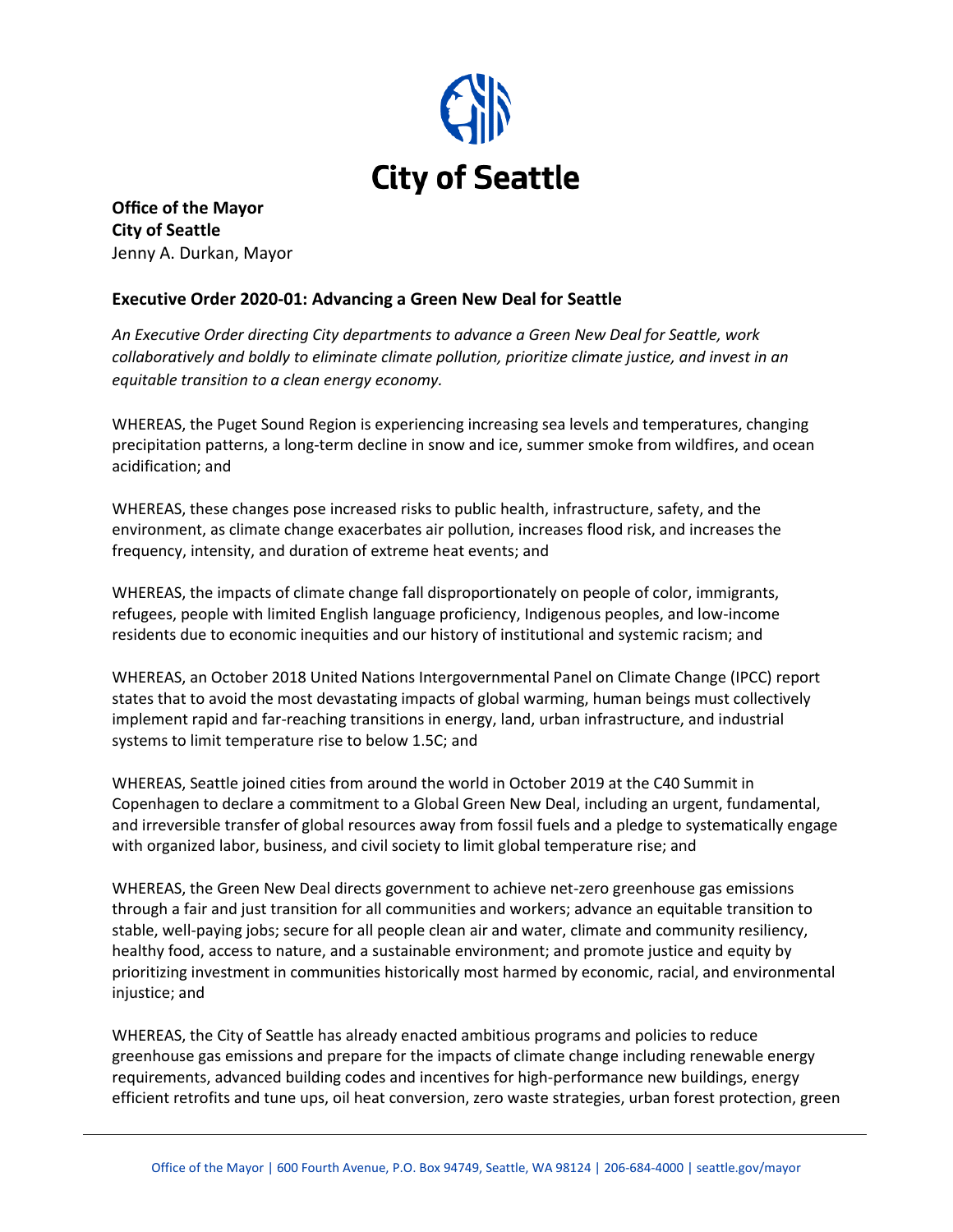Executive Order 2020-01 (Advancing a Green New Deal for Seattle) Page 2 of 5

stormwater infrastructure, fare-free transit access for Seattle public school students, expanded transit service, multi-modal transportation investments, transportation electrification, transit-oriented development, mandatory housing affordability, broadened housing choices near work and high opportunity areas, equitable development investments, and environmental and racial justice policies; and

WHEREAS, Seattle's most recent Citywide greenhouse gas inventory indicates that we must be reducing emissions faster than current progress and achieving the elimination of greenhouse gas emissions will only be possible by purposely moving our buildings and transportation systems away from using fossil fuels and towards climate pollution free electricity; and

WHEREAS, Seattle has the opportunity to serve as a model for other communities by addressing the climate crisis with actions that eliminate climate pollution and enhance resilience through investments in apprenticeship and workforce training to advance economic opportunity and access to stable, wellpaying jobs and keeping frontline communities and businesses in place, all of which should be done in partnership with local businesses, labor organizations, neighborhoods groups, nonprofit organizations, and impacted communities, including but not limited to workers, immigrants, refugees, people with limited English language proficiency, Native peoples, and low-income residents; and

NOW THEREFORE, I, JENNY A. DURKAN, Mayor of Seattle, hereby affirm the City's commitment to advance true climate solutions, including a Green New Deal for Seattle.

# **Section 1: Green New Deal for Seattle**

I hereby direct all City departments to work together and with the Green New Deal Oversight Board, the Mayor's Youth Climate Council, and other stakeholders to advance the shared goals of the Green New Deal. All City departments shall advance actions that:

- 1. Reduce pollution at the rate of progress scientists say is necessary to limit average global temperature increase to 1.5 degrees C;
- 2. Promote economic opportunity and inclusive access to stable, well-paying jobs; and

3. Advance environmental justice by ensuring the benefits and investments of the clean energy transition accrue to those communities and populations historically most burdened by the fossil fuel economy.

In advancing a Green New Deal for Seattle, solutions must be consistent with Seattle's Race and Social Justice Initiative (RSJI) and an RSJI analysis should be conducted on any major action. City departments and the Oversight Board shall also ground their work in the goals of the Equity & Environment Agenda.

# **Section 2: Green New Deal City Team**

The Office of Sustainability & Environment (OSE) shall work with City departments to identify actions that achieve the goals of the Green New Deal for Seattle.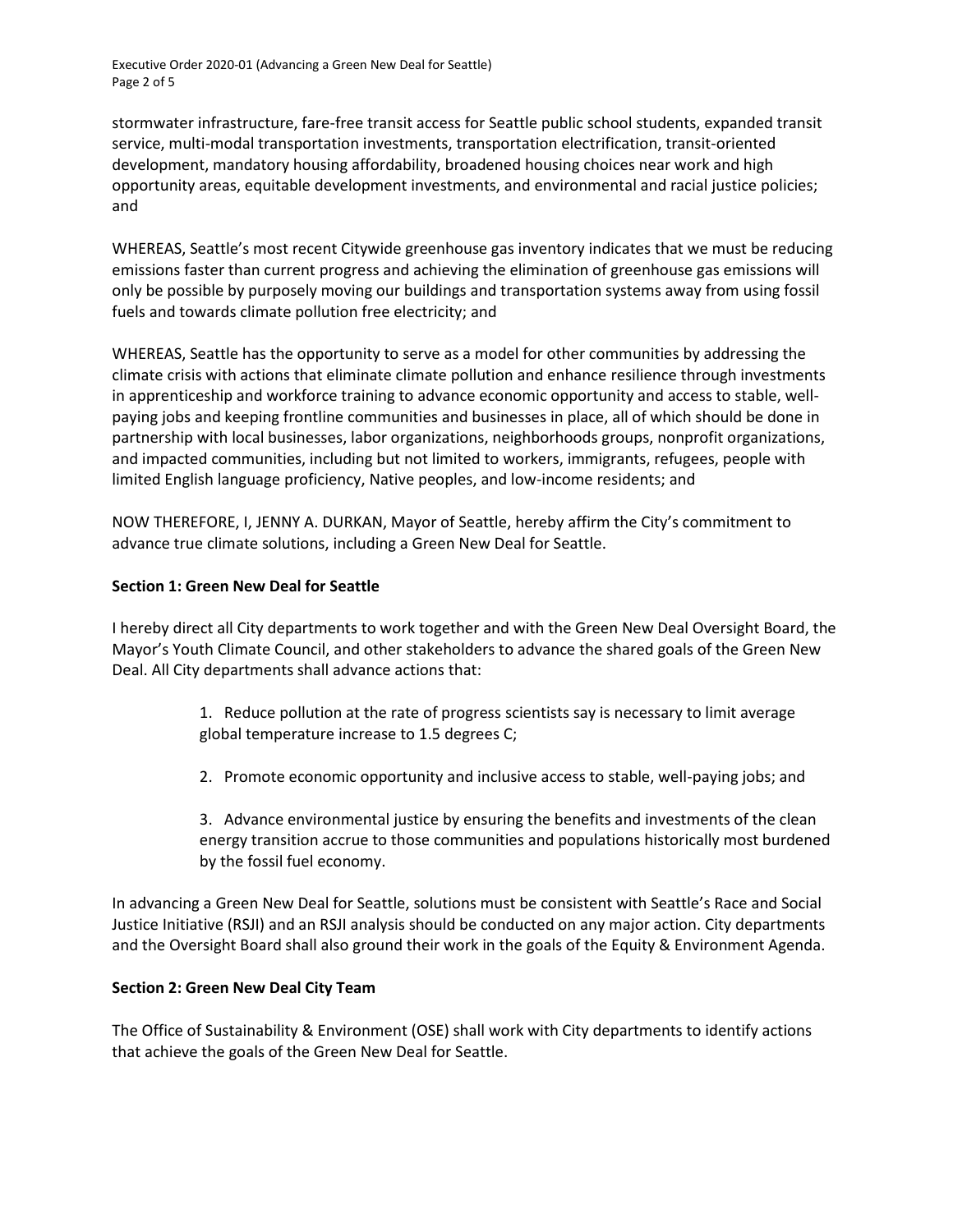1. OSE shall convene a Green New Deal City Team of representatives from relevant City Departments. The Team's work shall be led by a subcommittee consisting of OSE, the Seattle Department of Transportation, Seattle City Light, Seattle Public Utilities, Office of Economic Development, Department of Finance and Administrative Services, and Department of Neighborhoods.

2. The Team shall review and evaluate department-identified opportunities to lower greenhouse gas emissions from its policies, programs, and purchasing per Executive Order 2018-01 and shall make recommendations on reducing emissions from City investments.

3. The Team shall collectively engage in advancing high-impact climate actions, including but not limited to building performance standards for decarbonizing existing and future buildings; dense, inclusive land use with access to green space; affordable, high-occupancy, electrified transportation; pricing for equitable mobility; and a fossil-free zone in Seattle.

4. The Team shall develop priority City actions to align with community-wide, regional, state, federal, and other actions critical to advance an equitable transition away from fossil fuels and deliver on the goals of a Green New Deal for Seattle.

5. The Team shall issue a brief report identifying the top 10 actions the City could take in order to achieve marked and expeditious reductions in greenhouse gas emissions. The report shall outline the various actions, impacts and costs of those actions, and an RSJI analysis of those actions by June 1, 2020.

6. The Team shall study the feasibility of the City of Seattle purchasing renewable natural gas (RNG) for use in buildings and the transportation fleet as they transition to the exclusive use of electricity. The study should include an analysis of the ability of RNG to provide immediate greenhouse gas reduction benefits and identify the available supply, cost, and best use of RNG for municipal operations by September 30, 2020.

7. The Team shall engage with local businesses, workforce development organizations, and the labor community to identify and strengthen pathways to economic opportunity for those workers most impacted by the transition to a clean economy and to ensure workers are well matched to jobs created by emerging clean industries.

8. Green New Deal for Seattle actions shall be included in department work plans and shall be reflected in Department Director annual Accountability Agreements when applicable.

9. The Office of Sustainability & Environment shall facilitate semi-annual engagements with the Green New Deal Oversight Board, and other stakeholders as needed, to deepen collaboration and partnership around Green New Deal actions and outcomes.

10. The Team shall work with the City Budget Office to prepare a Green New Deal budget memo for consideration in City's budget process by June 1, 2020 and thereafter annually.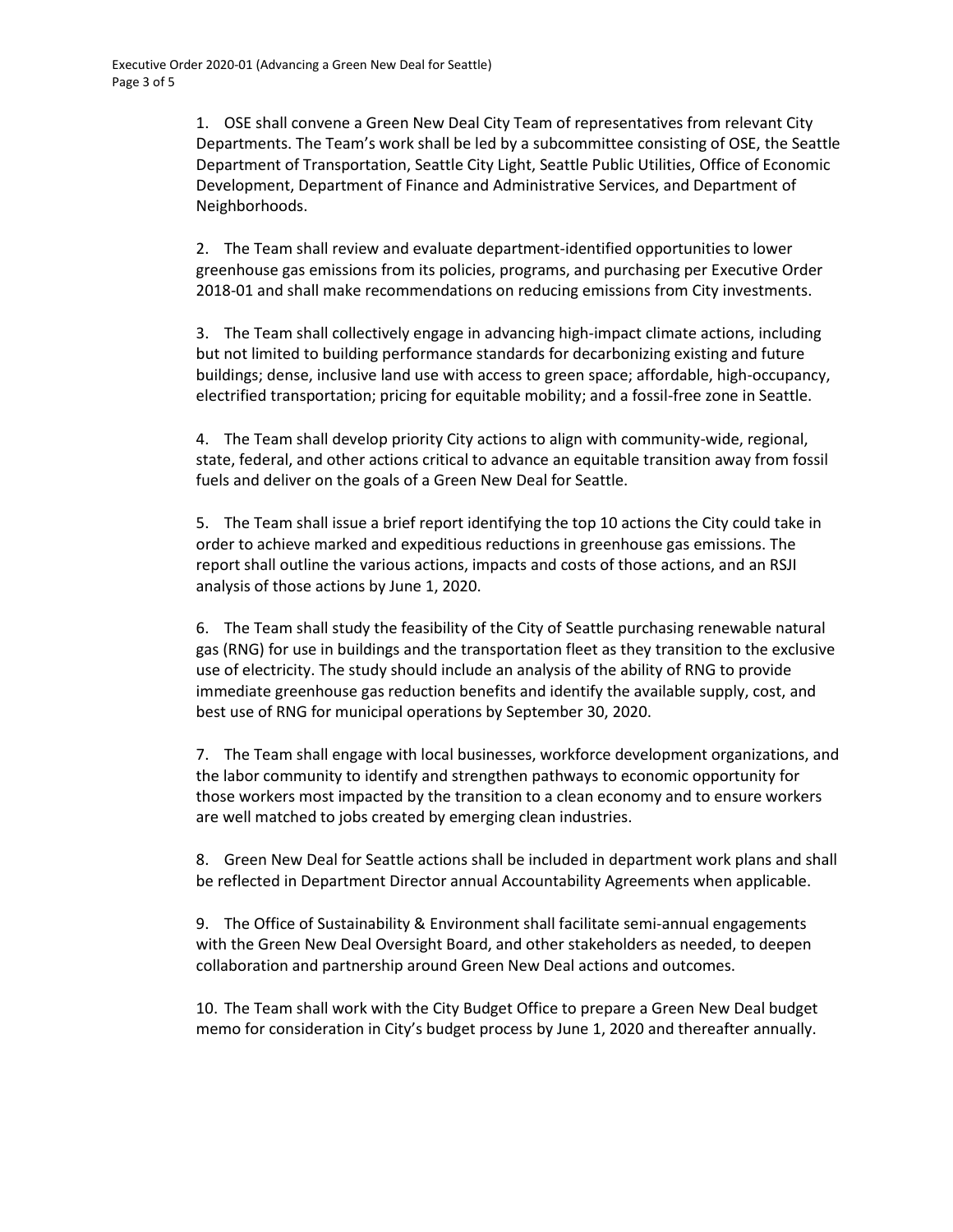Executive Order 2020-01 (Advancing a Green New Deal for Seattle) Page 4 of 5

## **Section 3: Green New Deal Community Engagement**

In addition to action by the City of Seattle, the Green New Deal requires substantial shifts across all sectors of our community and the economy that will require commitments and actions from county, state, and federal agencies; tribal governments and representatives; businesses; and other community organizations. In order to best support the actions necessary to achieve the goals of the Green New Deal, the Office of Sustainability & Environment shall work with Office of Intergovernmental Relations and the Mayor's Office to engage stakeholders on collaborative efforts to develop additional City policies, inform and support necessary funding and investments, and advance opportunities for partnership on actions that achieve the goals of the Green New Deal. These entities may include, but are not limited to, the philanthropic community, business community, labor community, non-governmental organizations, health care community, county and state agencies, state legislators, and tribes.

## **Section 4: Fossil Fuel-Free Municipal Buildings**

Commencing with this Executive Order, every new or substantially altered municipal building shall operate without using fossil fuel systems and appliances. Fossil fuel systems and appliances include, but are not limited to, space heating and cooling, water heating, or cooking.

I hereby direct the Mayor's Capital Subcabinet, the Office of Sustainability & Environment, Seattle City Light, and the City Budget Office to work with all relevant City departments to develop a Municipal Buildings Electrification Strategy for the elimination of fossil fuel use in municipal buildings. The strategy shall outline the actions and investments necessary to eliminate fossil fuel use in municipal buildings, including prioritizing detailed planning for investments in buildings with existing plans for substantial alterations, ongoing life-cycle fossil fuel system replacement efforts, and fossil fuel system replacements with the greatest potential return on investment based on cost analysis that includes the cost of carbon emission impacts. In addition, the strategy should identify estimates of reductions in climate pollution and consider unique challenges and extenuating circumstances for ensuring continuity of service, future electric vehicle (EV) charging needs, and related building improvements that may be necessary or that improve the cost-effectiveness of transitioning municipal buildings to operate fossil fuel-free.

The Electrification Strategy for any new municipal buildings or municipal buildings with planned substantial alterations during the 2021 or 2022 budgets shall be completed by June 1, 2020. The Electrification Strategy for all other municipal buildings, projects in permitting or previously approved agreements shall be completed by January 1, 2021.

#### **Section 5: Measuring Progress**

The City's current system of greenhouse gas inventories provides transparency and is an important measurement tool. The information lag time of the inventory, however, makes it insufficient for meaningful tracking of the City's progress. To remedy this, I direct the Office of Sustainability & Environment to work with stakeholders and City departments to determine key indicators that help us understand emissions trends and prioritize investments. These indicators should provide meaningful data for building, waste, and transportation emissions and should be data points that can be updated quarterly or more frequently. The Seattle Information Technology Department will build an easily accessible, regularly updated dashboard to track and communicate these indicators with the public. OSE